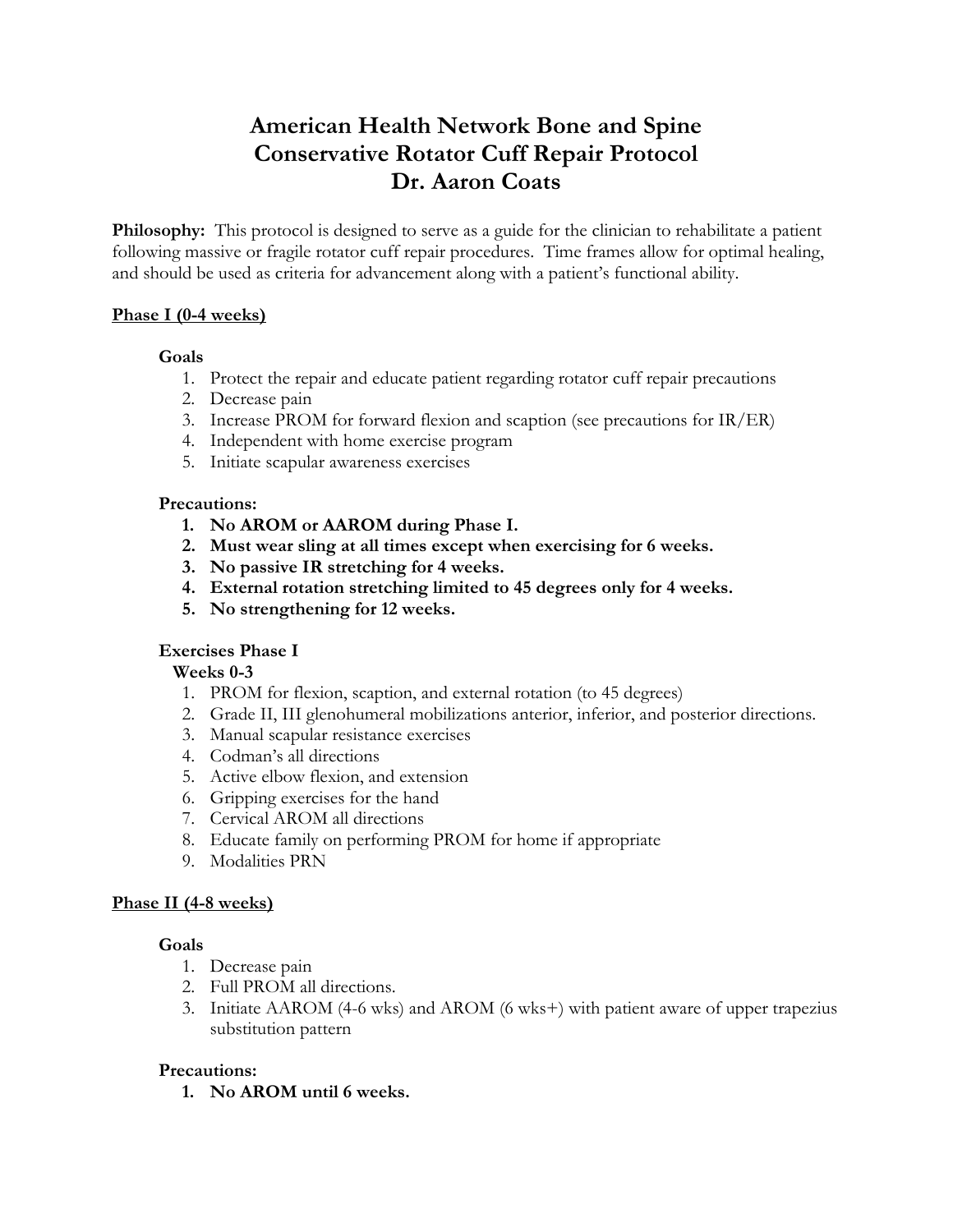- **2. No strengthening until 12 weeks.**
- **3. Avoid abnormal scapular substitution patterns with initiation of active motion**

# **Exercise Phase II**

#### **Weeks 4-6**

- 1. Continue PROM
- 2. Initiate AAROM for flexion, abduction, ER, and IR (pulleys, wand, etc), cueing for good scapular positioning/scapulohumeral rhythm
- 3. Can perform lower extremity strengthening and cardiovascular exercises that are non-stressful to the shoulder
- 4. Trunk stabilization exercises

#### **Weeks 6-12**

- 1. Perform AROM for flexion, and scaption with emphasis on scapular awareness to minimize the upper trap influence
- 2. Initiate active scapular retraction and prone Houston exercises
- 3. Initiate bicep and tricep strengthening with bands only
- 4. Begin using extremity for light ADLs

#### **Phase III (12-24 weeks)**

#### **Goals**

- 1. Achieve full AROM all directions with normal scapulohumeral rhythm.
- 2. Minimal to no shoulder pain with light to moderate ADL's.
- 3. Initiate shoulder strengthening.

**Precautions: all strengthening should be performed below 90 degrees until normal scapular rhythm and sufficient rotator cuff strength is achieved. Exercise bands only (no free weights) for first 4 weeks of strengthening.**

#### **Exercise Phase III**

#### **Weeks 12-24**

- 1. Continue PROM and joint mobilization PRN
- 2. Initiate strengthening of rotator cuff, deltoid, and scapulothoracic musculature with exercise bands only. Can progress to free weights 4 weeks later if good control is present. General progression recommended:
	- a. Prone scapular program
	- b. Integrate functional patterns
	- c. Increase speed of movements
	- d. Integrate kinesthetic awareness drills into strengthening program
	- e. Progress closed chain dynamic stability activities
- 3. Initiate proprioceptive training
- 4. Initiate closed chain exercises
- 5. Initiate active PNF patterns concentrating on technique, with gradual progression to resistive PNF patterns
- 6. Trunk stabilization/strengthening